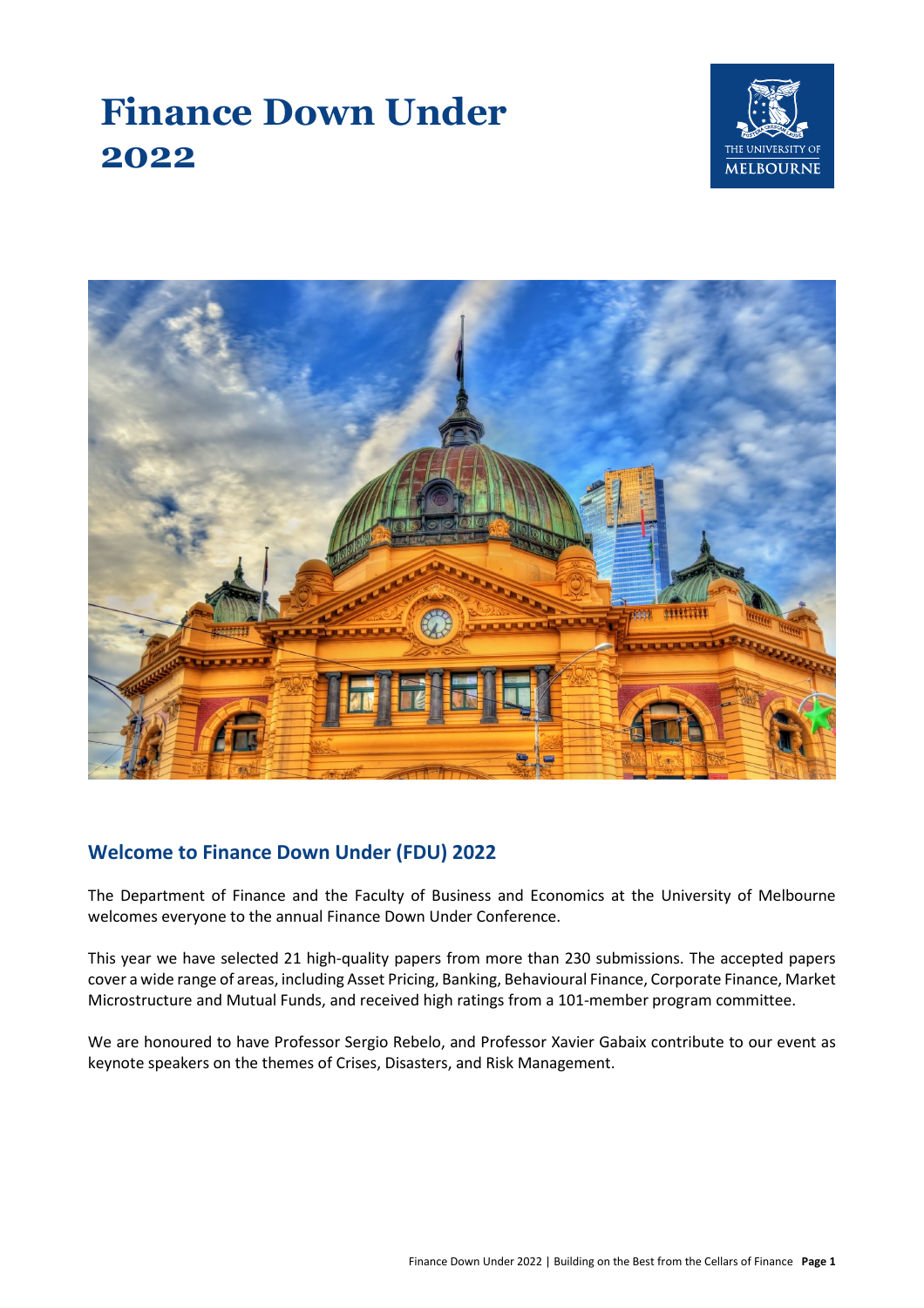# **FINANCE DOWN UNDER 2022 Building on the Best from the Cellars of Finance**

# **PROGRAM SUMMARY**

#### **Friday, March 4, 2022**

- 8:55am 9:00am AEDT *Opening Remarks:* Federico Nardari, The University of Melbourne
- 9:00am 10:15am AEDT *Parallel Sessions I:* Asset Pricing I Corporate Finance I Behavioural Finance

10:30am – 11:30am AEDT *Keynote Speech*: Sergio Rebelo, Northwestern University

11:45am – 1:00pm AEDT *Parallel Sessions II:* Asset Pricing II Corporate Finance II Microstructure

1:15pm – 2:30pm AEDT *Parallel Sessions III:* Banking Corporate Finance III Mutual Funds

#### **Saturday, March 5, 2022**

9:30am – 10:30am AEDT *Keynote Speech*: Xavier Gabaix, Harvard University

10:45am – 12:30pm AEDT *Plenary Session* 

12:30pm – 12:45pm AEDT *Concluding Remarks*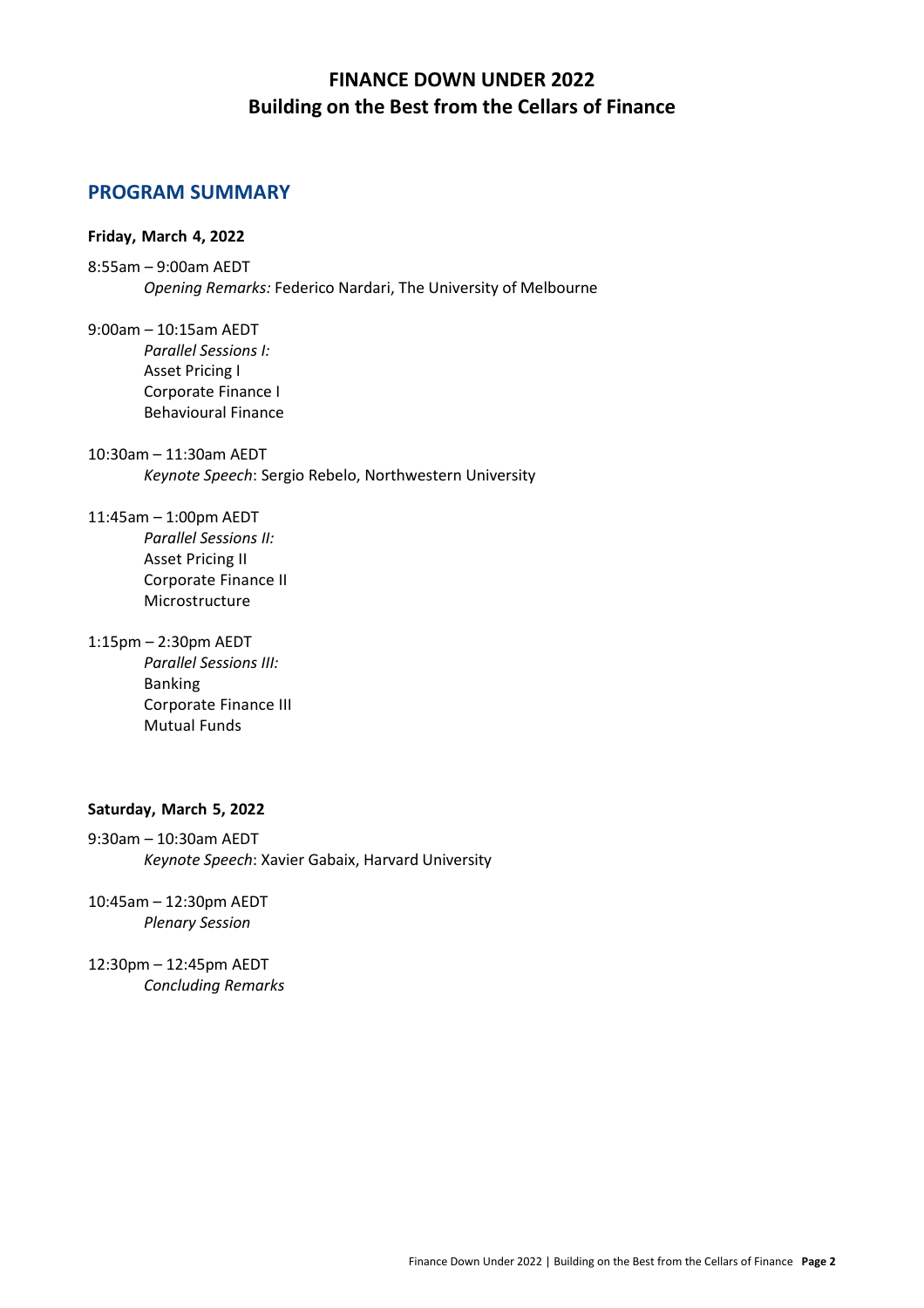# **CONFERENCE SESSIONS AT A GLANCE**

| <b>Parallel</b><br><b>Sessions I</b>             | <b>Asset Pricing I</b>                                                                                                                                               | <b>Corporate Finance I</b>                                                                                                                                                    | <b>Behavioural Finance</b>                                                                                                                                                                                                                                            |
|--------------------------------------------------|----------------------------------------------------------------------------------------------------------------------------------------------------------------------|-------------------------------------------------------------------------------------------------------------------------------------------------------------------------------|-----------------------------------------------------------------------------------------------------------------------------------------------------------------------------------------------------------------------------------------------------------------------|
| March 4,<br>$9:00am -$<br>10:15am<br><b>AEDT</b> | <b>Factor Demand and</b><br><b>Factor Returns</b><br>Exploring Risk Premia,<br>Pricing Kernels, and No-<br>Arbitrage Restrictions in<br><b>Option Pricing Models</b> | The Determinants of ESG<br>Ratings: Rater Ownership<br><b>Matters</b><br>Bargaining with Private<br>Equity: Implications for<br><b>Hospital Prices and</b><br>Patient Welfare | Should Retail Investors Listen<br>to Social Media Analysts?<br>Evidence from<br><b>Text-Implied Beliefs</b><br><b>Retail Derivatives and</b><br>Sentiment: A Sentiment<br>Measure Constructed from<br><b>Issuances of Retail</b><br><b>Structured Equity Products</b> |

March 4, 10:30am – 11:30am AEDT **Keynote Speech**

| <b>Parallel</b><br><b>Sessions II</b>               | <b>Asset Pricing II</b>                                          | <b>Corporate Finance II</b>                                         | <b>Microstructure</b>                                                                                      |
|-----------------------------------------------------|------------------------------------------------------------------|---------------------------------------------------------------------|------------------------------------------------------------------------------------------------------------|
| March 4,<br>$11:45am -$<br>$1:00$ pm<br><b>AEDT</b> | The Bond, Equity, and Real<br><b>Estate Term Structures</b>      | Depositing Corporate Payout                                         | <b>Increasing Corporate Bond</b><br>Liquidity Premium and<br><b>Post-Crisis Regulations</b>                |
|                                                     | The Risks of Safe Assets                                         | Political Attitudes,<br>Partisanship, and<br><b>Merger Activity</b> | <b>Coexisting Exchange</b><br>Platforms: Limit Order<br><b>Books and Automated</b><br><b>Market Makers</b> |
| <b>Parallel</b><br><b>Sessions III</b>              | <b>Banking</b>                                                   | <b>Corporate Finance III</b>                                        | <b>Mutual Funds</b>                                                                                        |
| March 4,                                            | Rise of the Machines:<br>The Impact of Automated<br>Underwriting | <b>CEO Pet Projects</b>                                             | Activism, Stock Selection,<br>and Indexing in Equilibrium                                                  |
| $1:15$ pm $-$                                       |                                                                  |                                                                     |                                                                                                            |

# March 5, 9:30am – 10:30am AEDT **Keynote Speech**

|                                               | <b>Plenary Session</b>                                                                             |  |
|-----------------------------------------------|----------------------------------------------------------------------------------------------------|--|
|                                               |                                                                                                    |  |
| March 5,<br>$10:45$ am $-$<br>12:30pm<br>AEDT | Disagreement and Control Rights: Implications for Debt Policy and Aggregate Dynamics               |  |
|                                               | Nature as a Defense from Disasters: Natural Capital and Municipal Bond Yields                      |  |
|                                               | Tax Evasion and Managerial Incentives: Evidence from the FATCA and<br><b>Offshore Mutual Funds</b> |  |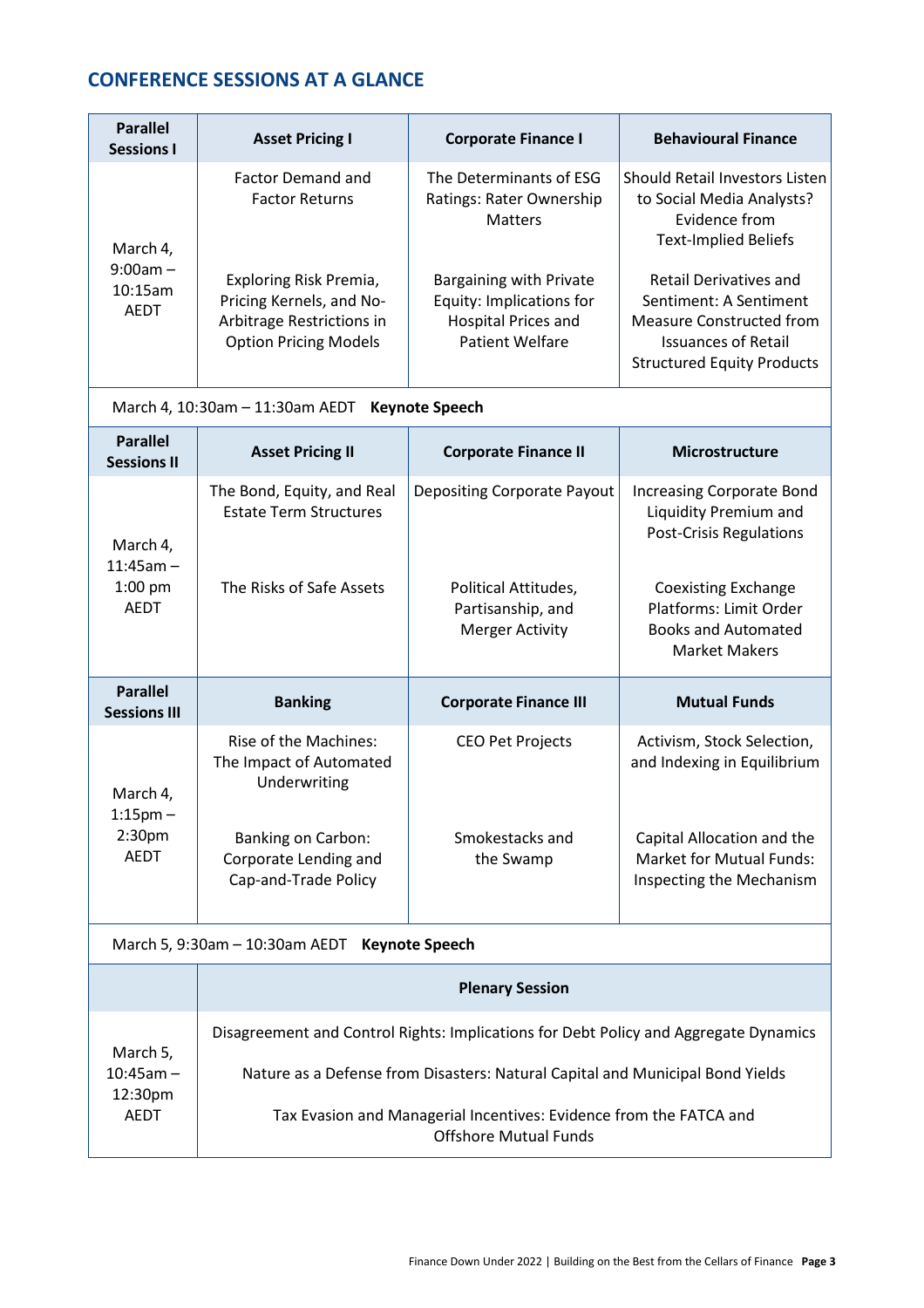# **PROGRAM DETAILS**

#### **Friday, March 4, 2022, 9:00am – 10:15am AEDT**

#### **Asset Pricing I**

Session Chair: Patrick Kelly, *The University of Melbourne*

**Factor Demand and Factor Returns** Cameron Peng, *London School of Economics and Political Science* Chen Wang, *University of Notre Dame*

#### **Exploring Risk Premia, Pricing Kernels, and No-Arbitrage Restrictions in Option Pricing Models**

Steven Heston, *University of Maryland* Kris Jacobs, *University of Houston* Hyung Joo Kim, *University of Houston*

Discussants: Yang Song, *University of Washington* Mikhail Chernov, *University of California, Los Angeles*

#### **Corporate Finance I**

Session Chair: Ekaterina Volkova, *The University of Melbourne*

#### **The Determinants of ESG Ratings: Rater Ownership Matters**

Dragon Yongjun Tang, *The University of Hong Kong* Jiali Yan, *University of Liverpool* Chelsea Yaqiong Yao, *Lancaster University*

#### **Bargaining with Private Equity: Implications for Hospital Prices and Patient Welfare** Tong Liu, *University of Pennsylvania*

Discussants: Laura Starks, *The University of Texas at Austin* Mitch Towner, *The University of Arizona*

#### **Behavioural Finance**

Session Chair: Andrea Lu, *The University of Melbourne*

**Should Retail Investors Listen to Social Media Analysts? Evidence from Text-Implied Beliefs** Chukwuma Dim, *Frankfurt School of Finance and Management*

#### **Retail Derivatives and Sentiment: A Sentiment Measure Constructed from Issuances of Retail Structured Equity Products**

Brian Henderson**,** *George Washington University* Neil Pearson, *University of Illinois Urbana-Champaign and Canadian Derivatives Institute* Li Wang, *Case Western Reserve University*

Discussants: Tony Cookson, *University of Colorado Boulder* Chen Xue, *University of Cincinnati*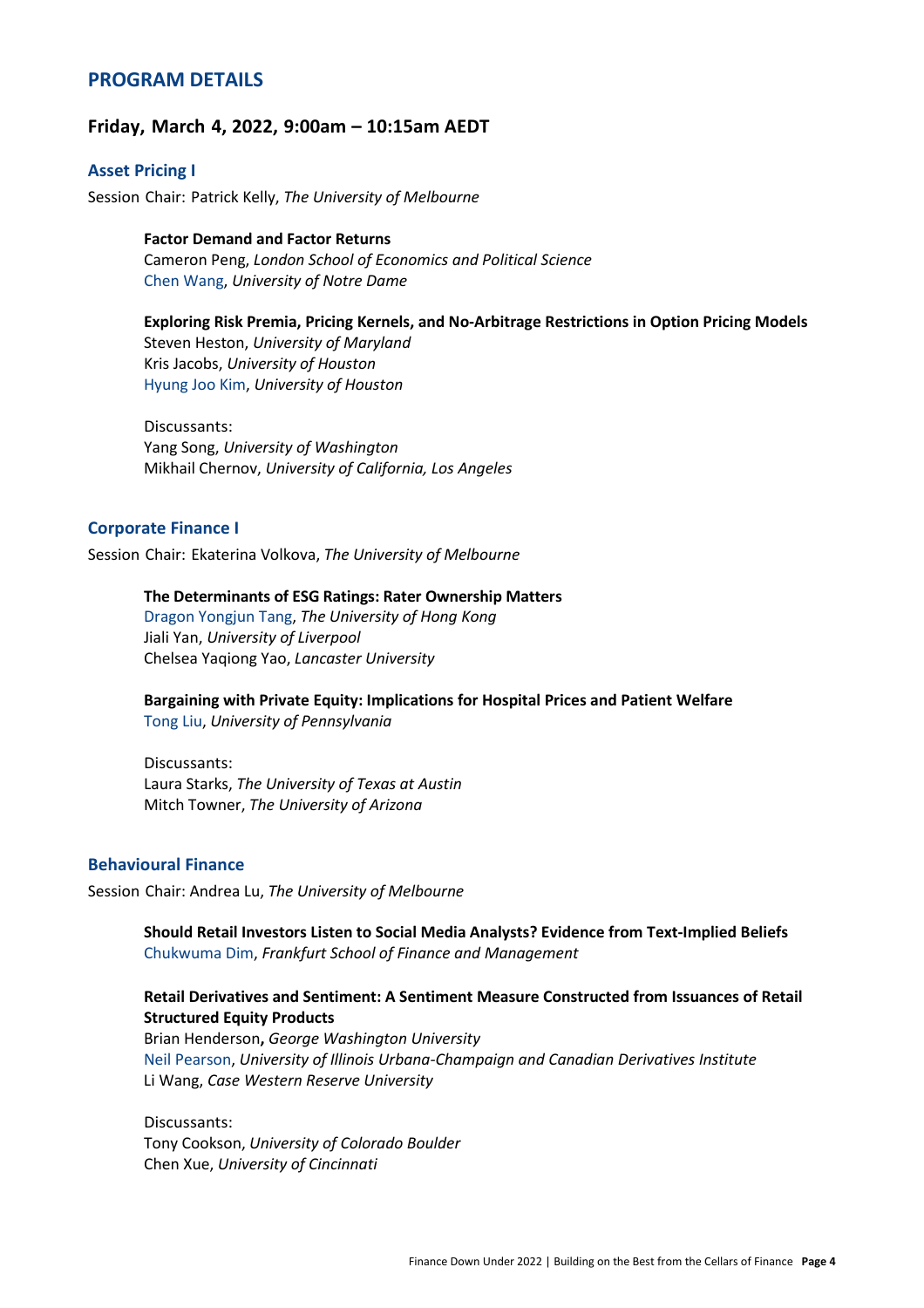### **Friday, March 4, 2022, 11:45am – 1:00pm AEDT**

#### **Asset Pricing II**

Session Chair: Joachim Inkmann, *The University of Melbourne*

**The Bond, Equity, and Real Estate Term Structures** Spencer Andrews, *The University of North Carolina* Andrei Gonçalves, *The University of North Carolina*

#### **The Risks of Safe Assets**

Yang Liu, *The University of Hong Kong* Lukas Schmid, *University of Southern California* Amir Yaron, *University of Pennsylvania*

Discussants: Shane Miller, *University of Michigan* François Gourio, *Federal Reserve Bank of Chicago*

#### **Corporate Finance II**

Session Chair: Henny Jung, *The University of Melbourne*

#### **Depositing Corporate Payout**

Leming Lin, *University of Pittsburgh*

#### **Political Attitudes, Partisanship, and Merger Activity**

Ran Duchin, *Boston College* Abed El Karim Farroukh, *University of Washington* Jarrad Harford, *University of Washington* Tarun Patel, *Southern Methodist University*

Discussants: Ron Masulis, *University of New South Wales* Jason Zein, *University of New South Wales*

#### **Microstructure**

Session Chair: Carole Comerton-Forde, *The University of Melbourne*

**Increasing Corporate Bond Liquidity Premium and Post-Crisis Regulations**  Botao Wu, *New York University*

**Coexisting Exchange Platforms: Limit Order Books and Automated Market Makers**  Jun Aoyagi, *The Hong Kong University of Science and Technology* Yuki Ito, *University of California, Berkeley*

Discussants: Hank Bessembinder, *Arizona State University* Alfred Lehar, *University of Calgary*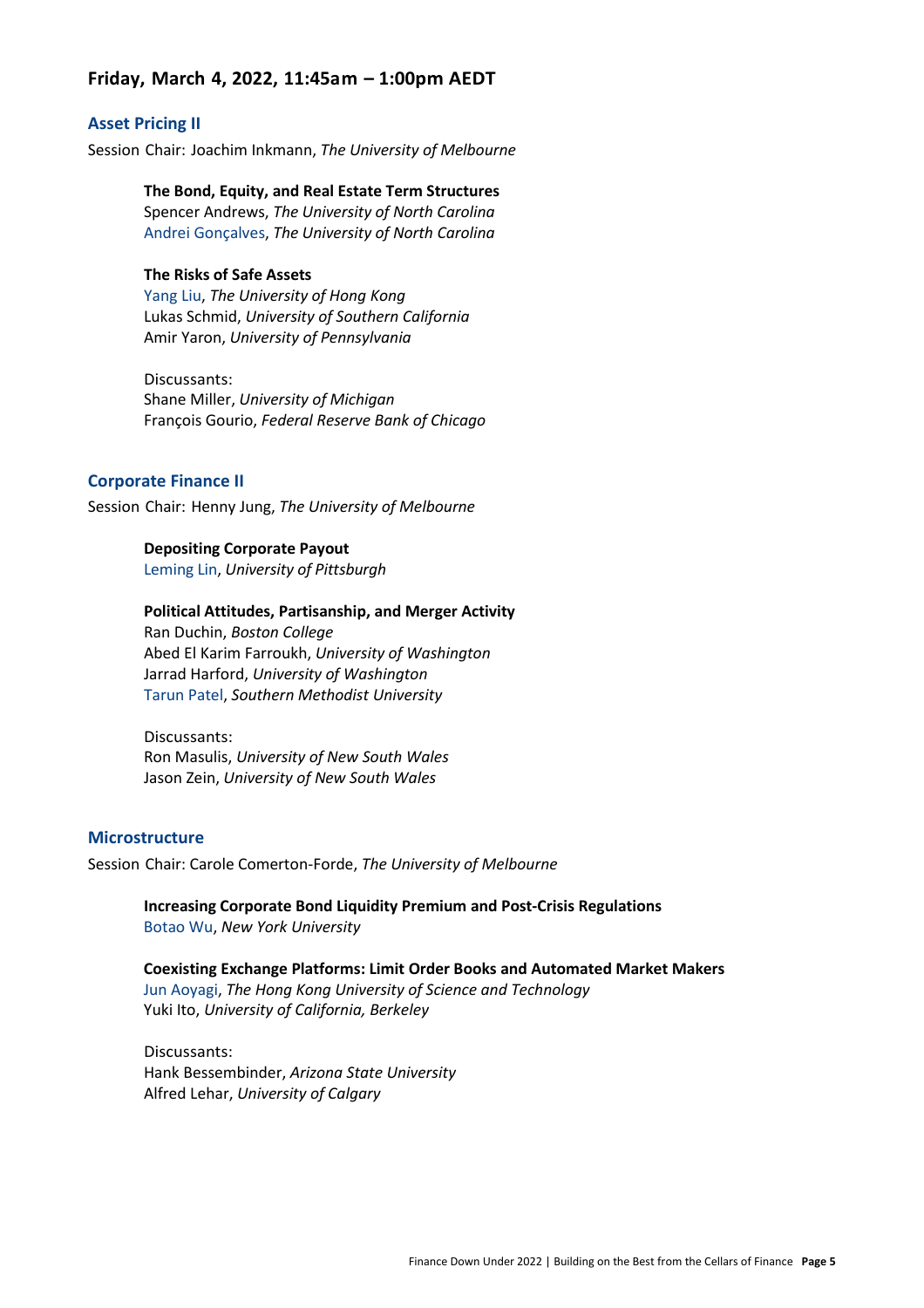# **Friday, March 4, 2022, 1:15pm – 2:30pm AEDT**

#### **Banking**

Session Chair: Bryan Lim, *The University of Melbourne*

**Rise of the Machines: The Impact of Automated Underwriting**

Mark Jansen, *The University of Utah* Hieu Nguyen, *The University of Utah* Amin Shams, *The Ohio State University*

**Banking on Carbon: Corporate Lending and Cap-and-Trade Policy**

Ivan Ivanov, *Federal Reserve Board* Mathias Kruttli, *Federal Reserve Board* Sumudu Watugala, *Cornell University*

Discussants: Kristle Cortés, *University of New South Wales* Phong Ngo, *Australian National University*

#### **Corporate Finance III**

Session Chair: André Gygax, *The University of Melbourne*

**CEO Pet Projects**  Paul Décaire, *Arizona State University* Denis Sosyura, *Arizona State University*

#### **Smokestacks and the Swamp**

Emilio Bisetti, *The Hong Kong University of Science and Technology* Stefan Lewellen, *Pennsylvania State University* Arkodipta Sarkar, *The Hong Kong University of Science and Technology* Xiao Zhao, *The Hong Kong University of Science and Technology*

Discussants: Cesare Fracassi, *The University of Texas at Austin* Ilona Babenko, *Arizona State University*

#### **Mutual Funds**

Session Chair: Minsoo Kim, *The University of Melbourne*

**Activism, Stock Selection, and Indexing in Equilibrium**

Steven Baker, *University of Virginia* David Chapman, *University of Virginia* Michael Gallmeyer, *University of Virginia*

**Capital Allocation and the Market for Mutual Funds: Inspecting the Mechanism**

Jules van Binsbergen, *University of Pennsylvania* Jeong Ho Kim, *Emory University* Soohun Kim, *Korea Advanced Institute of Science and Technology*

Discussants: Simon Gervais, *Duke University* Lubos Pastor, *The University of Chicago*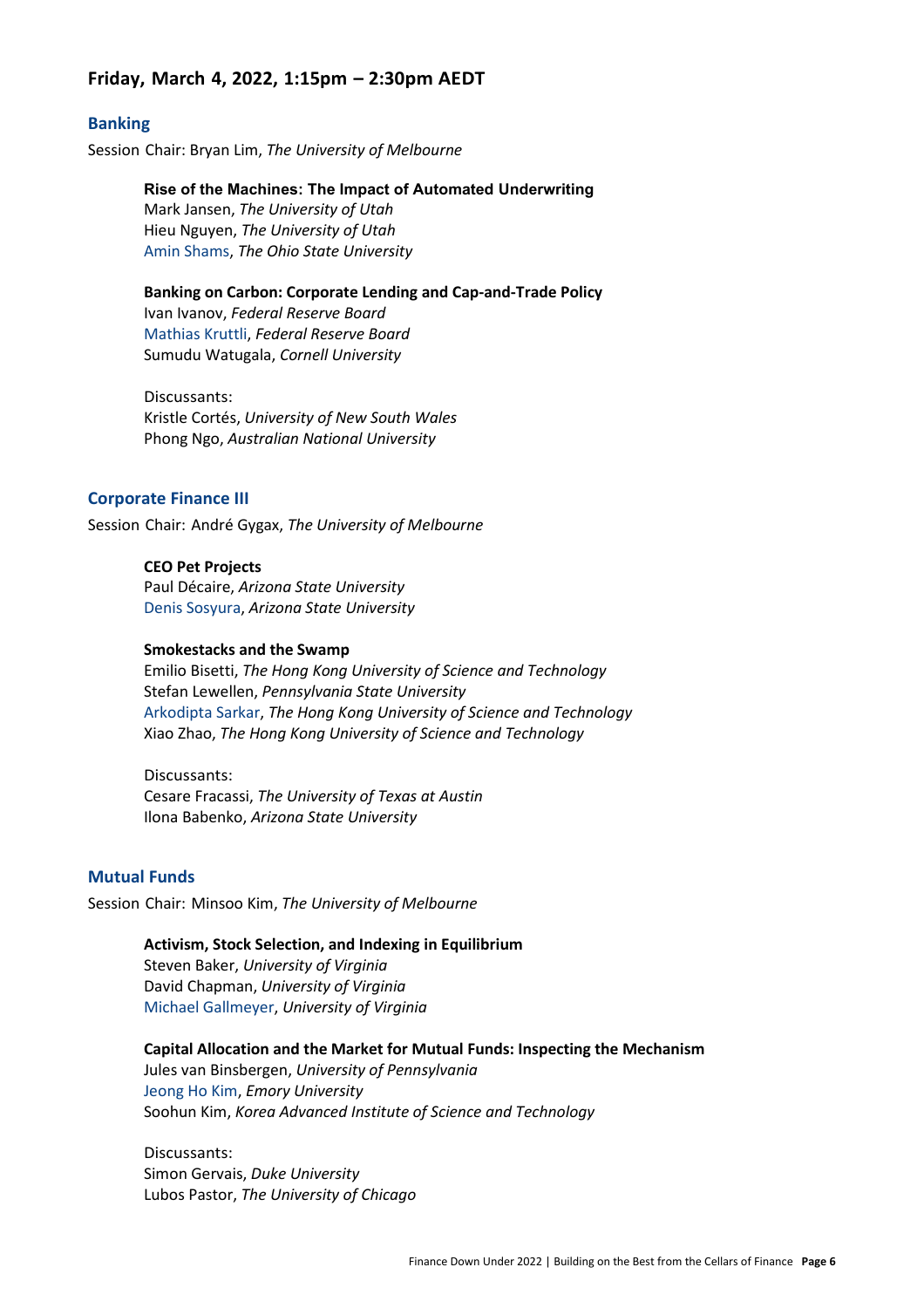# **Saturday, March 5, 2022, 10:45am – 12:30pm AEDT**

Session Chair: Federico Nardari, *The University of Melbourne*

#### **Disagreement and Control Rights: Implications for Debt Policy and Aggregate Dynamics**

Steven Baker, *University of Virginia* Zhaohui Chen, *University of Virginia* Timothy Johnson, *University of Illinois Urbana-Champaign*

#### **Nature as a Defense from Disasters: Natural Capital and Municipal Bond Yields**

Claudio Rizzi, *University of Miami*

#### **Tax Evasion and Managerial Incentives: Evidence from the FATCA and Offshore Mutual Funds**

Si Cheng, *The Chinese University of Hong Kong* Massimo Massa, *INSEAD* Hong Zhang, *Tsinghua University*

Discussants: Paul Ehling, *BI Norwegian Business School* Jaewon Choi, *University of Illinois Urbana-Champaign* Veronika Krepely Pool, *Vanderbilt University*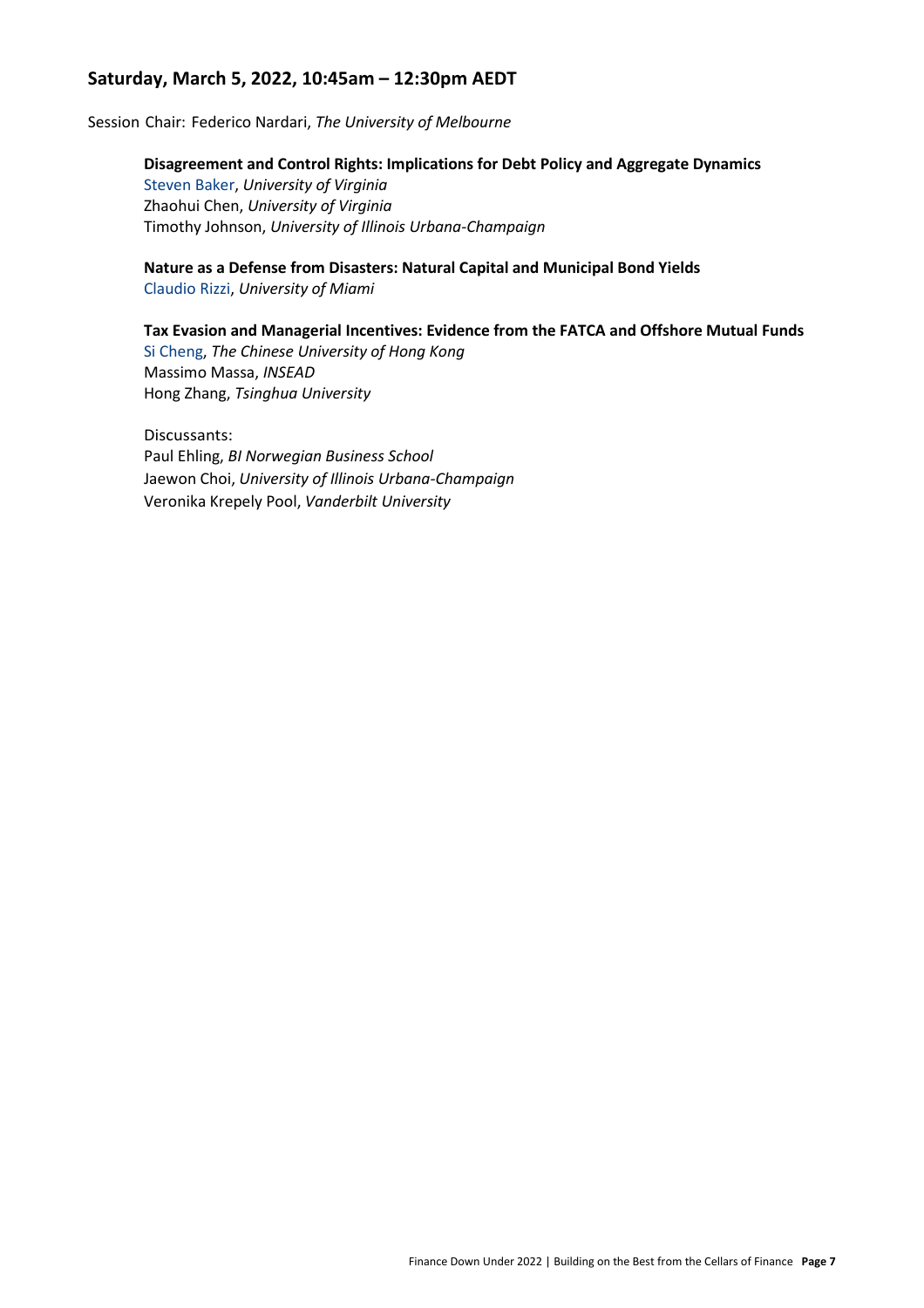#### **KEYNOTE SPEAKERS**

#### **Sergio Rebelo**

*MUFG Bank Distinguished Professor of International Finance Professor of Finance*



Sergio Rebelo is the MUFG Bank Distinguished Professor of International Finance at the Kellogg School of Management, Northwestern University, where he has served as Chair of the Finance Department. Professor Rebelo does research on macroeconomics and international finance. He has studied the causes of business cycles, the impact of economic policy on economic growth, and the sources of exchange rate fluctuations. His research has been funded by the National Science Foundation, the World Bank, the Sloan Foundation, and the Olin Foundation. He is a fellow of the Econometric Society, the National Bureau of Economic Research, and the Center for Economic Policy Research. He has been a member of the editorial board of various academic journals, including the *American Economic Review*, the *European Economic Review*, the *Journal of Monetary Economics*, and the *Journal of Economic* 

*Growth*. He has won numerous teaching awards at the Kellogg School of Management, including the Executive Masters Program Outstanding Professor Award and the Professor of the Year Award. Professor Rebelo has served as a consultant to the World Bank, the International Monetary Fund, the Board of Governors of the Federal Reserve System, the European Central Bank, the McKinsey Global Institute, the Global Markets Institute at Goldman Sachs, and other organizations. He received his Ph.D. in Economics from the University of Rochester.

[https://www.kellogg.northwestern.edu/faculty/directory/rebelo\\_sergio.aspx](https://www.kellogg.northwestern.edu/faculty/directory/rebelo_sergio.aspx)

#### **Xavier Gabaix**

*Pershing Square Professor of Economics and Finance*



Xavier Gabaix is Pershing Square Professor of Economics and Finance at Harvard's economics department. He received his undergraduate degree in mathematics from the Ecole Normale Supérieure (Paris) and obtained his PhD in economics from Harvard University. His research focuses on finance, macroeconomics, and behavioral economics. He received the Fischer Black prize given every two years to the best financial economist under 40, the Bernacer prize given to the best European economist under 40 working in macroeconomics and finance, and the Lagrange and Allais Prizes. His research has been published in the *American Economic Review*, *Econometrica*, the *Quarterly Journal of Economics*, the *Journal of Finance*, and *Nature*. He is a Research Associate of the National Bureau of Economic Research and of the Center for Economic Policy Research.

<https://scholar.harvard.edu/xgabaix/home>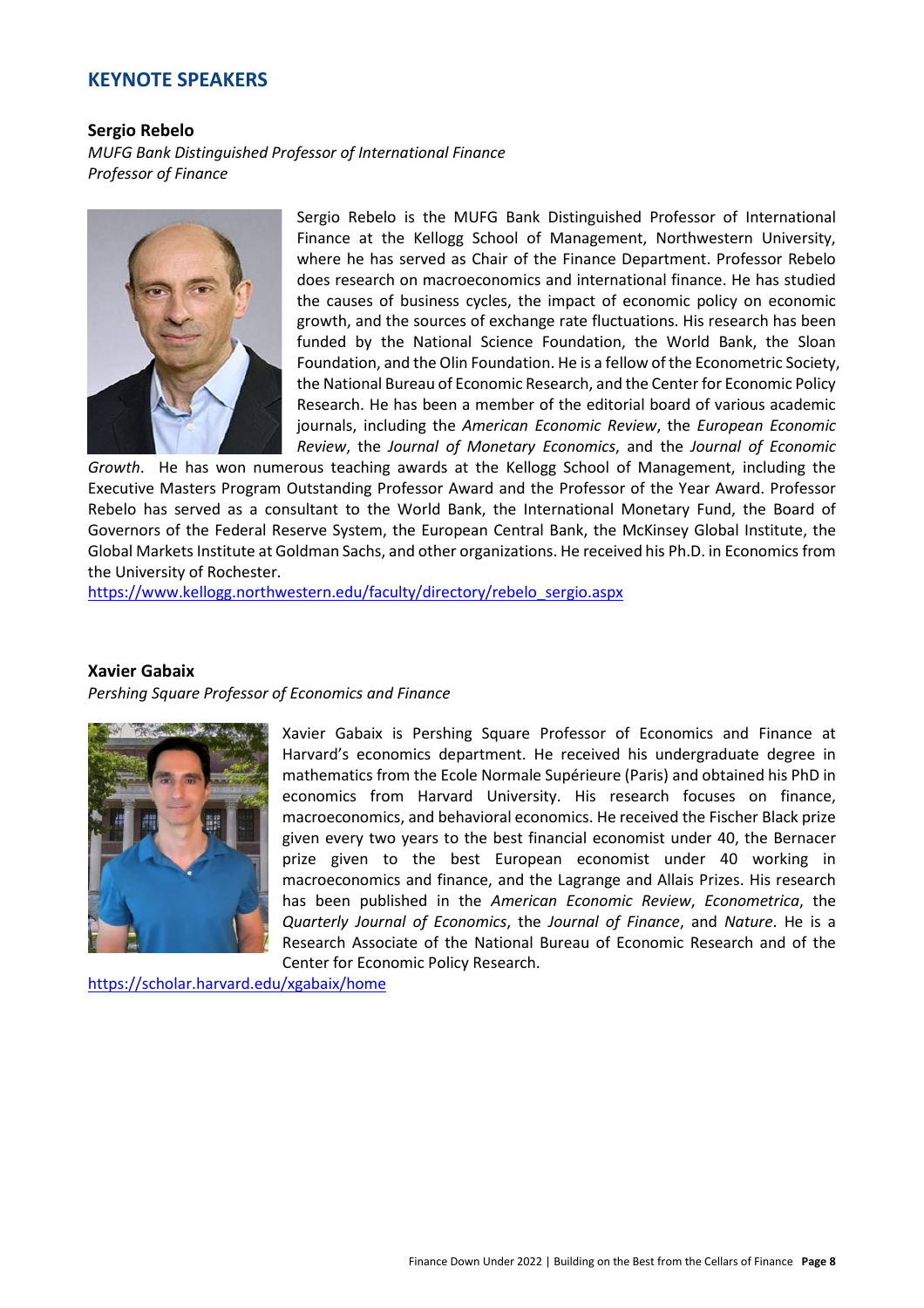# **ABSTRACTS**

#### **Asset Pricing**

#### **Factor Demand and Factor Returns**

*Cameron Peng, and Chen Wang*

We show that mutual funds' factor demand drives cross-sectional stock return predictability; it explains why value and momentum prevail among certain stocks and fail among others. A fund's factor demand, measured by the loadings of fund returns on factor returns, is highly persistent over time. Persistence in factor demand combined with time-varying stock characteristics generates a strong rebalancing motive—a phenomenon we term "factor rebalancing"—that leads to predictable trading. The associated price pressure results in stronger value and momentum returns for stocks with characteristics well-matched with the underlying funds' factor demand. Mismatched stocks, in contrast, face more selling pressure in the short run and experience lower factor returns. By quantifying the scale of factor rebalancing and its price impact, we estimate an average factor demand elasticity of -0.23.

#### **Exploring Risk Premia, Pricing Kernels, and No-Arbitrage Restrictions in Option Pricing Models** *Steven Heston, Kris Jacobs, and Hyung Joo Kim*

The literature on dynamic option valuation typically does not explicitly specify a pricing kernel. Instead it characterizes the kernel indirectly by specifying prices of risk, or defines it implicitly as the ratio of the riskneutral and physical probabilities. We propose explicit pricing kernels for stochastic volatility option pricing models that satisfy absence of arbitrage. Different affine price-of-risk specifications correspond to pricing kernels with radically different, and sometimes implausible, economic implications. It can be difficult to statistically distinguish between pricing kernels with widely different economic implications and risk premia. We attribute this to the inherent statistical problem with the estimation of the equity and variance risk premia. This finding extends Merton's (1980) observations on the estimation of the market equity premium to joint estimation of the equity and variance risk premia using the cross-section of options and the underlying returns.

#### **The Bond, Equity, and Real Estate Term Structures**

*Spencer Andrews, and Andrei Gonçalves*

We construct a Stochastic Discount Factor (SDF) that prices bond, equity, and real estate portfolios sorted on cash flow duration. Using this SDF and the dynamics of cash flow yields in these three asset classes, we estimate the bond, equity, and real estate term structures monthly from 1974 to 2019. We find that while (nominally) safe and risky cash flows have risk premia term structures that are upward sloping on average and move together over time, the term structure dynamics are fundamentally different after we remove the safe component of the risky cash flows. Specifically, equity and real estate maturity-matched risk premia, on average, increase over short maturities but decline over long maturities. Moreover, their term structures comove positively with each other but negatively with the bond term structure.

#### **The Risks of Safe Assets**

#### *Yang Liu, Lukas Schmid, and Amir Yaron*

How much safety and liquidity can the US government provide? Should it accommodate demand for these attributes because high convenience yields in Treasuries lower its borrowing cost? We evaluate a novel fiscal risk channel limiting the government's capacity to issue debt through the lens of a general equilibrium asset pricing model with a rich fiscal sector. Expanding safe asset supply lowers safety premia and improves liquidity in financial markets, but creates tax and consumption volatility, raising risk premia, credit spreads, and firms' cost of capital. Our model predicts that this risk channel leads to depressed growth prospects, rising Treasury yields, and elevated consumption risk, for which we find strong empirical evidence. We use our model to quantitatively evaluate current proposals on stimulus and stabilization packages and find that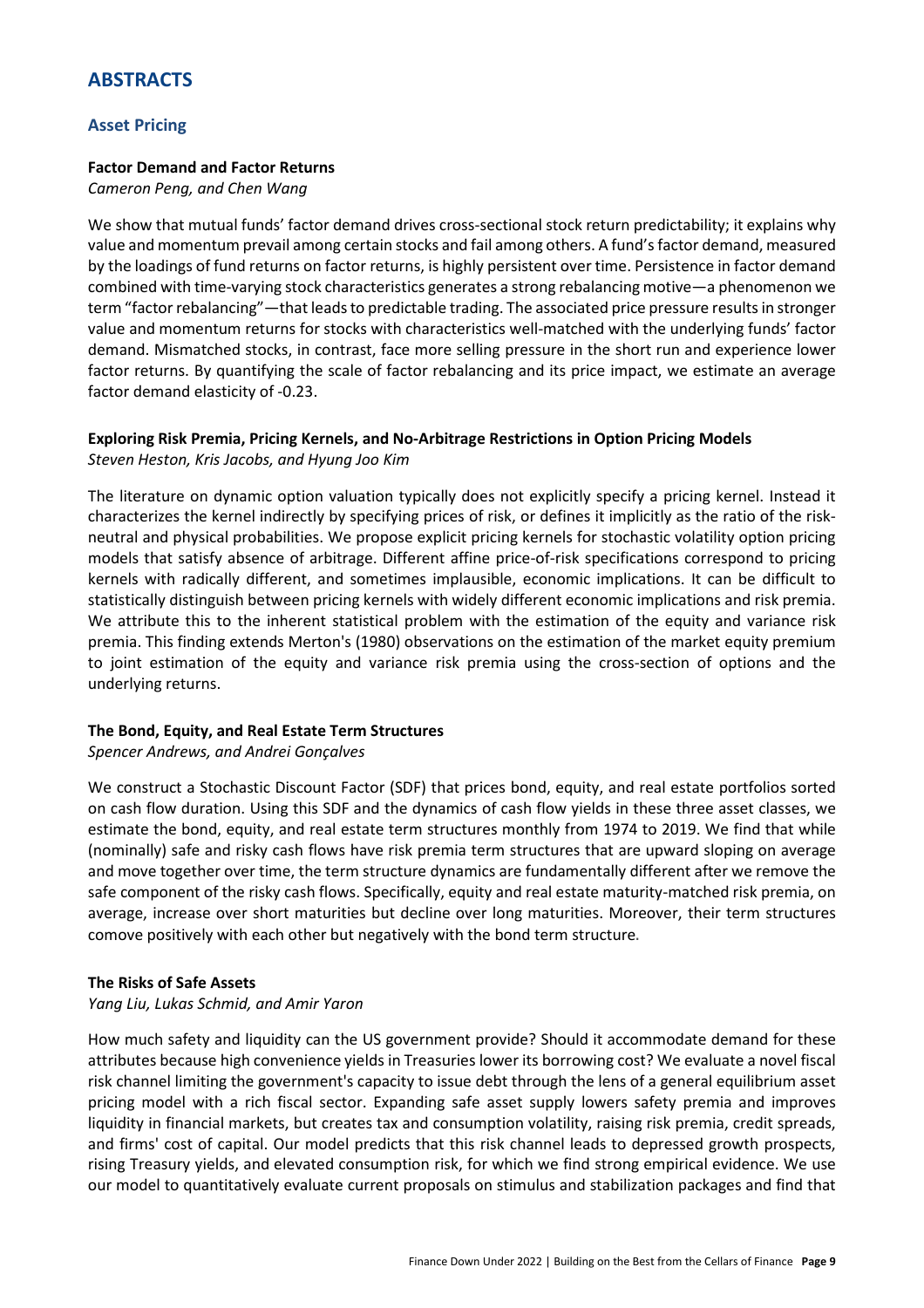the risk channel is exacerbated in times of fiscal stress. Increasing safe asset supply can thus be risky, and have a significant fiscal cost.

#### **Banking**

#### **Rise of the Machines: The Impact of Automated Underwriting**

*Mark Jansen, Hieu Nguyen, and Amin Shams*

Using a randomized experiment in auto lending, we show that algorithmic underwriting outperforms the human underwriting process, resulting in 10.2% higher loan profits and 6.8% lower default rates. The machine performance is more stable across various risk dimensions and loan characteristics, whereas the performance of human underwritten loans largely declines for riskier and more complex loans. Moreover, the performance difference is more pronounced at underwriting thresholds with a high potential for agency conflict. These results are consistent with algorithmic underwriting mitigating agency conflicts and humans' limited capacity for analyzing complex problems.

#### **Banking on Carbon: Corporate Lending and Cap-and-Trade Policy**

*Ivan Ivanov, Mathias Kruttli, and Sumudu Watugala*

We estimate the effect of carbon pricing policy on bank credit to firms with greenhouse gas emissions. Our analyses exploit the geographic restrictions inherent in the California cap-and-trade bill and a discontinuity in the embedded free-permit threshold of the federal Waxman-Markey cap-and-trade bill. Affected highemission firms face shorter loan maturities, lower access to permanent forms of bank financing, higher interest rates, and higher participation of shadow banks in their lending syndicates. These effects are concentrated among private firms, suggesting banks are less concerned about the policies' impact on public firms. Overall, banks quickly mitigate their exposure to climate transition risks.

#### **Behavioural Finance**

#### **Should Retail Investors Listen to Social Media Analysts? Evidence from Text-Implied Beliefs** *Chukwuma Dim*

This paper uses machine learning to infer nonprofessional social media investment analysts' (SMAs) beliefs from opinions expressed about individual stocks. On average, SMA beliefs predict future abnormal returns and earnings surprise. However, there exists substantial heterogeneity in SMAs' ability to form beliefs that yield investment value. Some 13% high-skilled SMAs form beliefs that yield a sizeable one-week three-factor alpha of 61 bps, while the rest of the SMAs generate only 6 bps. Firm and industry specializations are the most distinctive characteristics of high-skill SMAs. When forming beliefs, SMAs extrapolate from past returns and herd on the consensus. Herding is, however, less pronounced in bad times and when the consensus is optimistic, but it is more pronounced when the consensus is correct ex-post. SMAs' behavioural bias does not result in systematically wrong beliefs.

#### **Retail Derivatives and Sentiment: A Sentiment Measure Constructed from Issuances of Retail Structured Equity Products**

#### *Brian Henderson, Neil Pearson, and Li Wang*

We use retail Structured Equity Product (SEP) issuances to construct a new sentiment measure for individual stocks. The SEP sentiment measure predicts negative abnormal returns on the SEPs' reference stocks based on a variety of benchmarks including behavioral factor models and factors based on idiosyncratic volatility, short interest, and the 52-week high effect. Consistent with our interpretation that SEP issuances reflect investor sentiment, aggregate SEP issuances are highly correlated with the Baker-Wurgler sentiment index. Tobit regressions reveal that proxies for attention and sentiment predict demand for SEPs, providing additional evidence consistent with the hypothesis that SEP issuances reflect sentiment.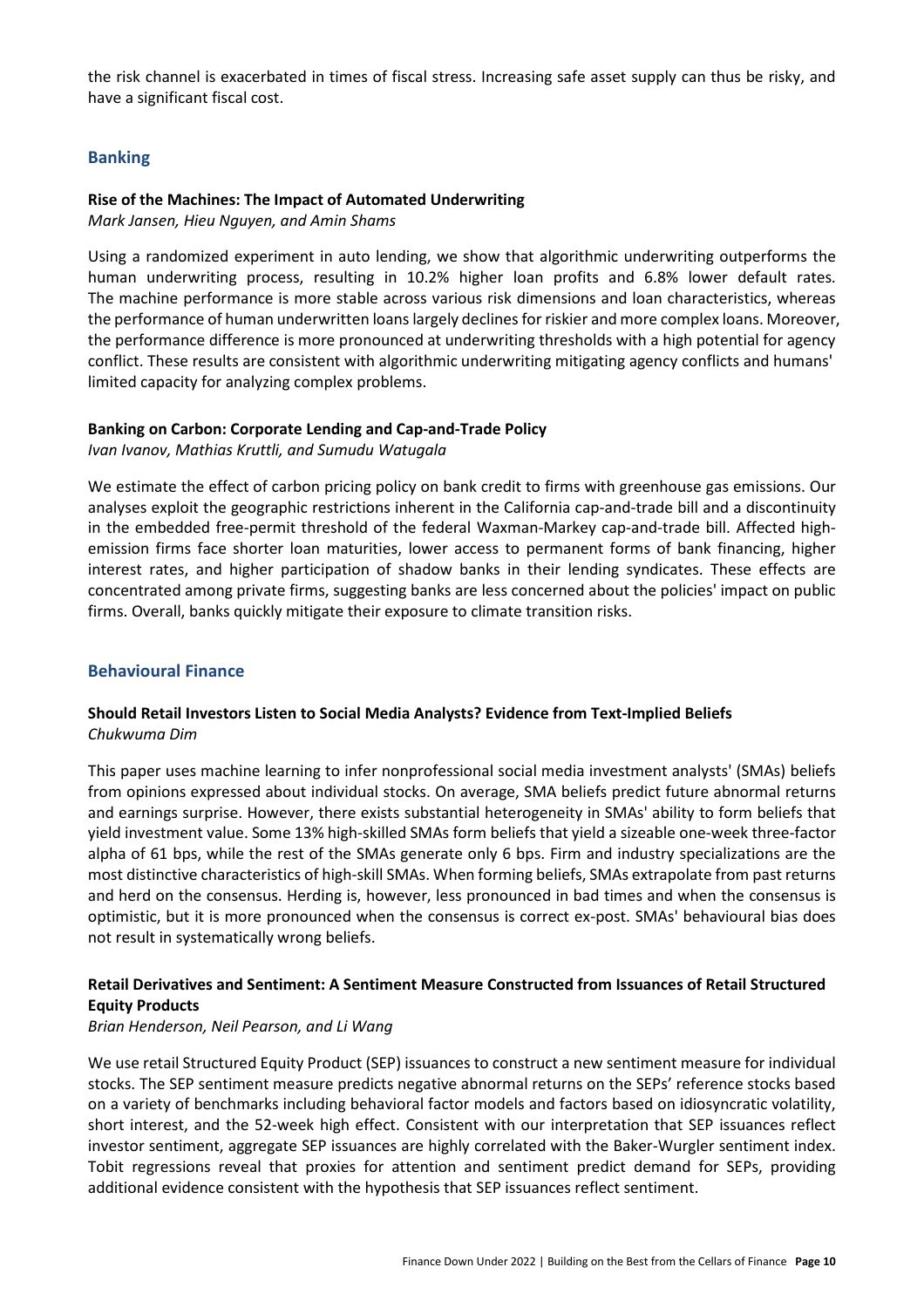#### **Corporate Finance**

#### **The Determinants of ESG Ratings: Rater Ownership Matters**

*Dragon Yongjun Tang, Jiali Yan, and Chelsea Yaqiong Yao*

Environmental, social, and governance (ESG) ratings become increasingly common in financial markets and for policy making. We show that firms held by the same investors who own the rater ("sister firms") receive higher ESG ratings. Exogenously created sister firms through acquisitions provide causal inference for the ownership effect. Sister firms receive higher ratings when the common owners have larger stakes in the ESG rater. Notwithstanding their initial higher ratings, sister firms have poorer future ESG outcomes. These findings suggest that the quality of ESG ratings can be undermined by conflicts of interest and have important implications for practitioners and regulators.

#### **Bargaining with Private Equity: Implications for Hospital Prices and Patient Welfare** *Tong Liu*

I use proprietary insurance claims data covering over 60% of individuals with private health insurance in the United States to study the impact of private equity (PE) hospital buyouts on hospital price negotiations, health spending, and patient welfare. I structurally estimate a model featuring PE buyouts, hospital–insurer bargaining, and patient choices. I find that PE buyouts lead to an 11% increase in total spending of the privately insured, mostly driven by an increase in bargained prices at PE-backed hospitals and price spillovers to local rivals. Specifically, PE investors' superior bargaining skills account for 43% of the price and spending increases, while financial engineering and bankruptcy threats contribute 40%, changes in patient demand contribute 10%, and decreases in social responsibility contribute 8%. Operational efficiency gains reduce spending, but only by 1%. A counterfactual ban on PE hospital buyouts would increase patient surplus by an equivalent of 10.7% of health expenses in affected regions. If regulators who conduct merger review ignore PE-backed acquirers' unique features, they risk greatly underestimating the impact of hospital M&As.

#### **Depositing Corporate Payout**

*Leming Lin*

The past two decades have witnessed a sharp surge in corporate equity payout. The annual net equity payout of non-financial public companies in the U.S. averaged \$525 billion (in 2010 dollars) per year from 2004 to 2019, compared to only \$141 billion during the prior 17-year period. Using aggregate as well as county-level data, this paper shows that a significant amount of the net corporate payout flows into the banking sector in the form of deposits. The estimates suggest that the higher payouts since 2004 have contributed trillions of dollars of deposits to the banking sector. Estimation using bank level data shows that the inflow of deposits leads to a significant increase in bank loans, while having no significant effect on bank holdings of securities. The findings highlight the importance of considering the linkage of financial sectors and the flow of capital in the financial system, and suggest that policies aimed at restricting payouts may distort capital allocation by limiting capital flows from large and profitable corporations to small bank-dependent firms and households.

#### **Political Attitudes, Partisanship, and Merger Activity**

#### *Ran Duchin, Abed El Karim Farroukh, Jarrad Harford, and Tarun Patel*

We demonstrate that similarity in employees' political attitudes plays an important role in mergers and acquisitions. Using detailed data on employees' campaign contributions to Democrats and Republicans, we find that firms are considerably more likely to announce and complete a merger when their political attitudes are closer. Furthermore, acquisition announcement returns and post-merger performance are higher when employees have more similar political attitudes. The effects are stronger when political polarization is greater, and when the target and acquirer plan to integrate operations. Overall, we provide new estimates that political attitudes and polarization affect the allocation of real assets.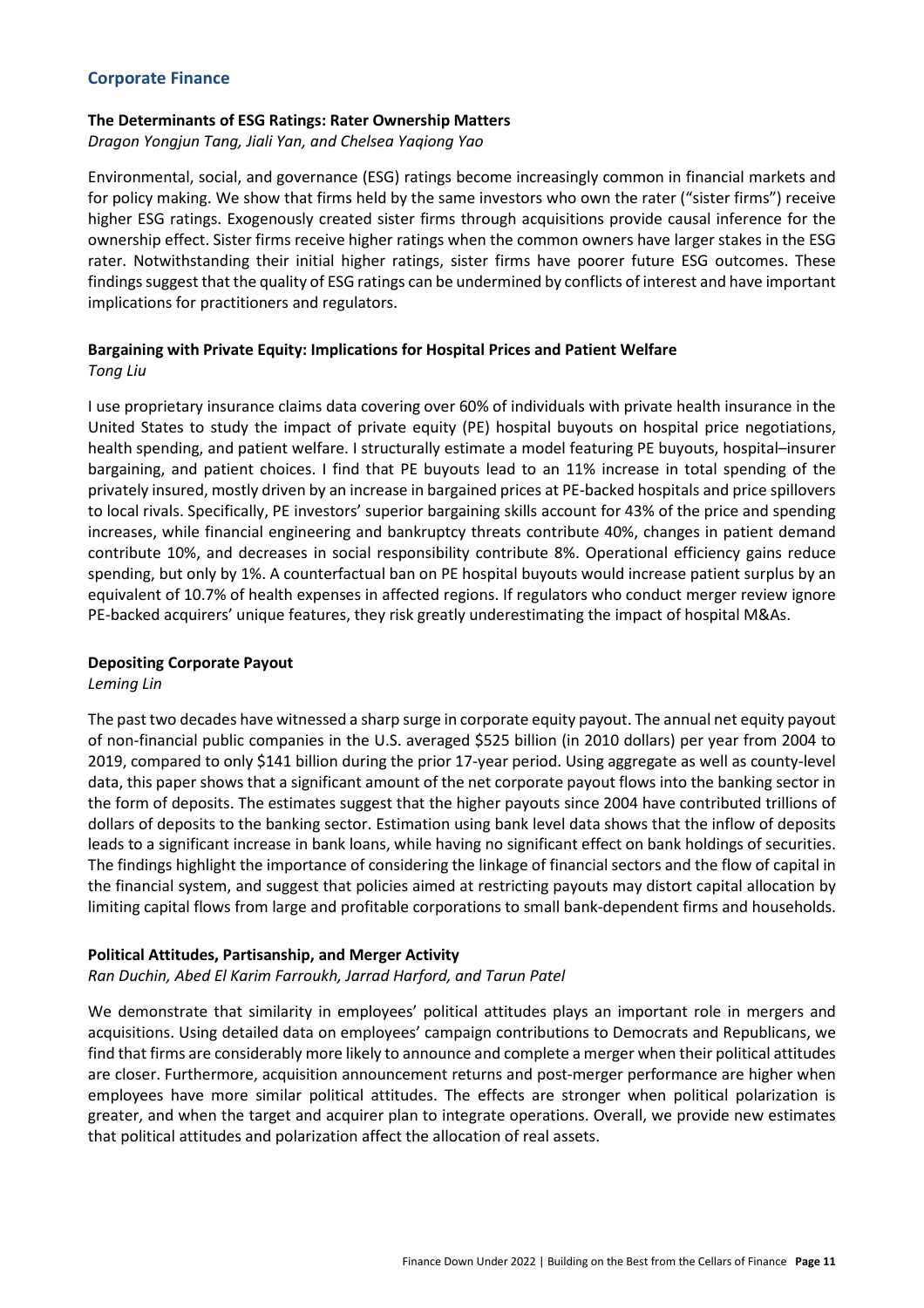#### **CEO Pet Projects**

*Paul Décaire, and Denis Sosyura*

Using hand-collected data on CEOs' personal assets, we find that CEOs prioritize corporate investment projects that increase the value of CEOs' private assets. Such pet projects are implemented sooner, receive more capital, and are less likely to be dropped. This investment strategy delivers large personal gains to the CEO, but selects lower NPV projects for the firm and erodes its investment efficiency. Using information from CEOs' relatives as an instrument for the location of their private assets, we argue that these effects are causal. Overall, we uncover CEOs' private monetary motives in capital budgeting decisions.

#### **Smokestacks and the Swamp**

#### *Emilio Bisetti, Stefan Lewellen, Arkodipta Sarkar, and Xiao Zhao*

We examine the causal effect of politicians' partisan ideologies on the industrial pollution decisions of constituent firms. Using a regression discontinuity design involving close U.S. congressional elections, we show that plants increase pollution and invest less in emissions abatement following close Republican wins. We also find evidence of reallocation: firms shift pollution away from areas newly represented by Democrats. However, costs rise and M/B ratios decline for firms whose representation becomes more Democratic, suggesting that support for politicians' ideological demands can be privately costly. Pollution-related illnesses spike around plants in areas represented by Republicans, suggesting that firms' pass-through of politicians' ideological differences can have real consequences for local communities.

#### **Microstructure**

# **Increasing Corporate Bond Liquidity Premium and Post-Crisis Regulations**

*Botao Wu*

I employ the liquidity premium measure to understand the important changes in corporate bond market liquidity from 2004 to 2019. I show that while commonly-used transaction cost measures such as the bid-ask spread have been declining, the corporate bond liquidity premium has actually increased since the financial crisis. For speculative bonds, about 30% of their yield spread now compensates for illiquidity compared to 15% before the crisis. I demonstrate that this increasing liquidity premium is due to investors facing longer trading delays as dealers have become less willing to provide immediacy, and develop a structural over-thecounter model to estimate the latent trading delays implied by the size of the liquidity premium. The estimation results suggest that bonds that took less than one day to sell before the financial crisis now take weeks to trade. Finally, I establish a causal relationship between the major post-crisis regulations and the variations in the corporate bond liquidity premium to uncover the potential cause of dealers' unwillingness to provide liquidity. I show that Basel II.5, by introducing the stressed value-at-risk and incremental risk charges for credit products, contributed the most to increasing the liquidity premium out of all regulatory changes examined. The longer trading delays and the impact of regulations are consistent with practitioners' descriptions of the post-crisis market and corroborate the relevance of using the liquidity premium to understand corporate bond market liquidity.

#### **Coexisting Exchange Platforms: Limit Order Books and Automated Market Makers**

#### *Jun Aoyagi, and Yuki Ito*

Blockchain-based decentralized exchanges have adopted automated market makers—algorithms that pool liquidity and make it available to liquidity takers by automatically determining prices. We develop a theoretical framework to analyze coexisting market-making structures: a traditional centralized limit-order market and a decentralized automated market. Traders face asymmetric information and endogenously choose trading venues. We show that liquidity on the automated market complements that on the limitorder market. A unique and stable general equilibrium exists with endogenous liquidity on both platforms, and we investigate the impact of adopting automated market makers on asset prices and traders' behavior.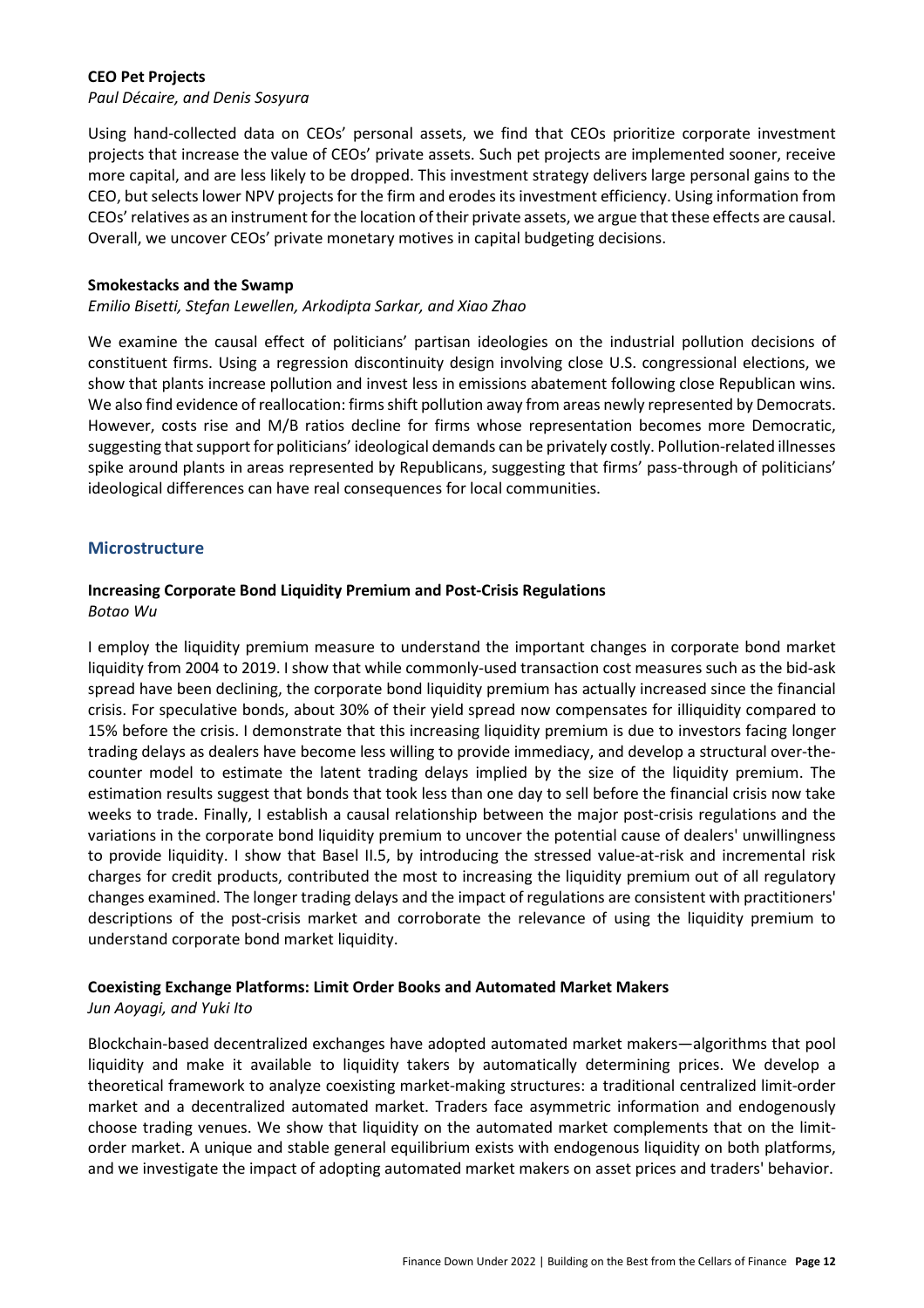#### **Mutual Funds**

#### **Activism, Stock Selection, and Indexing in Equilibrium**

*Steven Baker, David Chapman, and Michael Gallmeyer*

We study a dynamic general equilibrium production economy intermediated by actively and passively managed funds. Two actively managed types arise endogenously through a search mechanism. Activists are socially valuable because they improve productive efficiency that spills over to a low-cost index fund. Stock selectors, through security selection, also improve productive efficiency, with no spillover to other funds. A representative household allocates its wealth to activist, stock selector, and index funds. We characterize the equilibrium impact of changes in search costs, productive efficiency, and index fees. While a decrease in the passive index fee is beneficial to households through cheaper diversification, it also impacts the composition of the managed fund industry where activist funds increase relative to stock selector funds. This effect increases the productive efficiency of the index fund beyond just lower fees.

#### **Capital Allocation and the Market for Mutual Funds: Inspecting the Mechanism**

*Jules van Binsbergen, Jeong Ho (John) Kim, and Soohun Kim*

We exploit heterogeneity in decreasing returns to scale parameters across funds to analyze their effects on capital allocation decisions in the mutual fund market. We find strong evidence that steeper decreasing returns to scale attenuate flow sensitivity to performance, which has a large effect on equilibrium fund sizes. Our results are consistent with a rational model for active management. We argue that an important fraction of cross-sectional variation in fund sizes is due to investors rationally anticipating the effects of scale on return performance.

#### **Plenary Session**

# **Disagreement and Control Rights: Implications for Debt Policy and Aggregate Dynamics**

*Steven Baker, Zhaohui Chen, and Timothy Johnson*

We examine firm capital structure when heterogeneous agents optimally hold different claims, and control of the firm may change hands. When agents cannot commit to firm value maximization, controlling agents have the incentive to alter firm policy to maximize their preferred portfolio at the expense of other claimholders. We consider settings that can include partial control rights to minority share-holders and/or debtholders. In general equilibrium, the distortions relative to complete contracting are large even with small disagreement. However, it need not be the case that the distortions amplify the business cycle nor that stronger protection of debt holders mitigates the problem.

#### **Nature as a Defense from Disasters: Natural Capital and Municipal Bond Yields**

*Claudio Rizzi*

This paper shows that climate risk mitigation strategies are priced in financial markets. Using extreme weather and natural capital loss shocks, I demonstrate that the municipal bond market starts to price natural capital following an extreme weather event. The yield spread between counties that lose natural capital and those that do not, i.e., the mitigation premium, increases from zero to 17 basis points. This effect is more prominent for revenue bonds, bonds financing infrastructure projects, and bonds issued by counties dependent on farming. Natural capital protection could decrease the county's cost of debt by \$2.1 million over the bonds' life.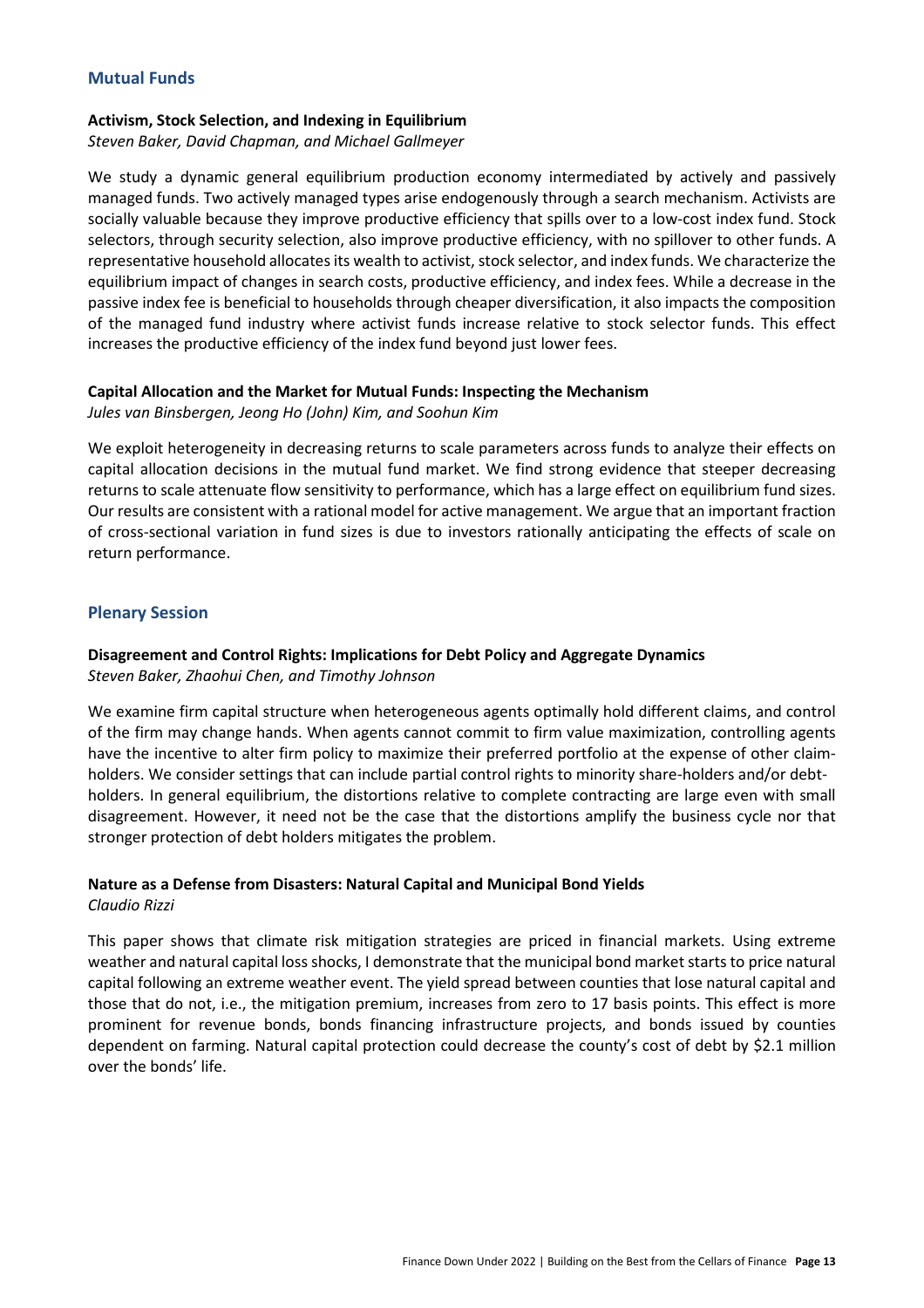#### **Tax Evasion and Managerial Incentives: Evidence from the FATCA and Offshore Mutual Funds** *Si Cheng, Massimo Massa, and Hong Zhang*

Using the Foreign Account Tax Compliance Act (FATCA) as an exogenous shock that reduces the tax advantages of offshore funds sold to U.S. investors, we document that affected funds significantly enhance their performance as a response. Enhanced performance comes from more active management and better processing of information and is more substantial for tax-sensitive funds. Our results reveal a novel substitution effect between tax evasion and performance in the offshore market, which has important normative implications, showing that curbing offshore tax evasion can help improve efficiency in the global asset management industry and related markets.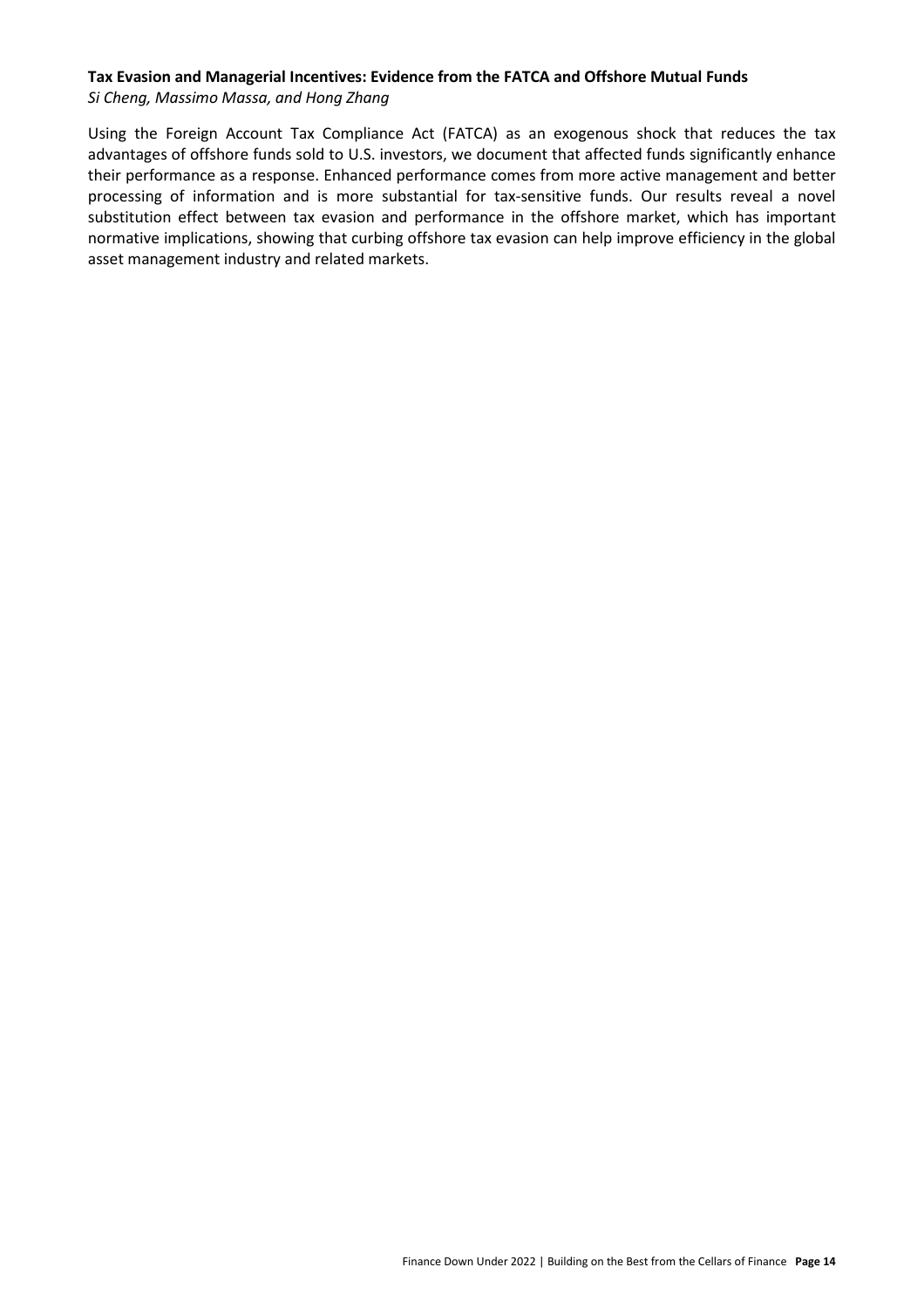# **PROGRAM COMMITTEE**

| <b>Heitor Almeida</b>        | University of Illinois<br>Urbana-Champaign         | <b>George Aragon</b>                  | Arizona State University                                     |
|------------------------------|----------------------------------------------------|---------------------------------------|--------------------------------------------------------------|
| Ilona Babenko                | Arizona State University                           | <b>Pedro Barroso</b>                  | Universidade Católica<br>Portuguesa                          |
| <b>Sohnke Bartram</b>        | University of Warwick and<br><b>CEPR</b>           | <b>Thomas Bates</b>                   | Arizona State University                                     |
| <b>Robert Battalio</b>       | University of Notre Dame                           | <b>Henk Berkman</b>                   | The University of Auckland                                   |
| <b>Gennaro Bernile</b>       | University of Miami                                | <b>Oliver Boguth</b>                  | Arizona State University                                     |
| <b>Audra Boone</b>           | <b>Texas Christian University</b>                  | Jonathan Brogaard                     | The University of Utah                                       |
| <b>Stephen Brown</b>         | Monash University                                  | <b>Max Bruche</b>                     | Humboldt-Universität zu<br><b>Berlin</b>                     |
| Sabrina Buti                 | Université Paris-Dauphine                          | Jie Cao                               | The Chinese University of<br>Hong Kong                       |
| <b>Indraneel Chakraborty</b> | University of Miami                                | <b>Gilles Chemla</b>                  | Imperial College London,<br>CNRS, and CEPR                   |
| <b>Mikhail Chernov</b>       | University of California,<br>Los Angeles           | <b>Tarun Chordia</b>                  | <b>Emory University</b>                                      |
| <b>Oleg Chuprinin</b>        | University of New South<br>Wales                   | Jonathan Cohn                         | The University of Texas<br>at Austin                         |
| <b>Riccardo Colacito</b>     | The University of North<br>Carolina at Chapel Hill | <b>Carole Comerton-</b><br>Forde      | The University of Melbourne                                  |
| <b>Jennifer Conrad</b>       | The University of North<br>Carolina at Chapel Hill | <b>Kristle Cortés</b>                 | University of New South<br>Wales                             |
| Zhi Da                       | University of Notre Dame                           | <b>Sudipto Dasgupta</b>               | The Chinese University of<br>Hong Kong                       |
| Abe De Jong                  | Monash University                                  | <b>Stephen Dimmock</b>                | National University of<br>Singapore                          |
| <b>Hitesh Doshi</b>          | University of Houston                              | <b>Ran Duchin</b>                     | <b>Boston College</b>                                        |
| Joseph Fan                   | The Chinese University of<br>Hong Kong             | <b>Eliezer Fich</b>                   | <b>Drexel University</b>                                     |
| <b>Cesare Fracassi</b>       | The University of Texas<br>at Austin               | <b>Fangjian Fu</b>                    | Singapore Management<br>University                           |
| <b>Michael Gallmeyer</b>     | University of Virginia                             | <b>Neal Galpin</b>                    | Monash University                                            |
| <b>Federico Gavazzoni</b>    | BI Norwegian Business School                       | <b>Simon Gervais</b>                  | Duke University                                              |
| <b>Ron Giammarino</b>        | The University of British<br>Columbia              | <b>Michael Gofman</b>                 | University of Rochester                                      |
| <b>Luis Goncalves-Pinto</b>  | University of New South<br>Wales                   | <b>Vidhan Goyal</b>                   | The Hong Kong University of<br><b>Science and Technology</b> |
| <b>Allaudeen Hameed</b>      | National University of<br>Singapore                | <b>Jarrad Harford</b>                 | University of Washington                                     |
| <b>Nikolaus Hautsch</b>      | University of Vienna                               | <b>Christian Heyerdahl-</b><br>Larsen | Indiana University                                           |
| <b>Edith Hotchkiss</b>       | <b>Boston College</b>                              | <b>David Hsieh</b>                    | <b>Duke University</b>                                       |
| <b>Eric Hughson</b>          | Claremont McKenna College                          | Zoran Ivkovich                        | Michigan State University                                    |
| <b>Kris Jacobs</b>           | University of Houston                              | Shane Johnson                         | Texas A&M University                                         |
| <b>Christopher Jones</b>     | University of Southern<br>California               | <b>Marcin Kacperczyk</b>              | Imperial College London                                      |
| <b>Robert Korajczyk</b>      | Northwestern University                            | <b>Laurence Lescourret</b>            | <b>ESSEC Business School</b>                                 |
| <b>David Lesmond</b>         | <b>Tulane University</b>                           | Kai Li                                | Macquarie University                                         |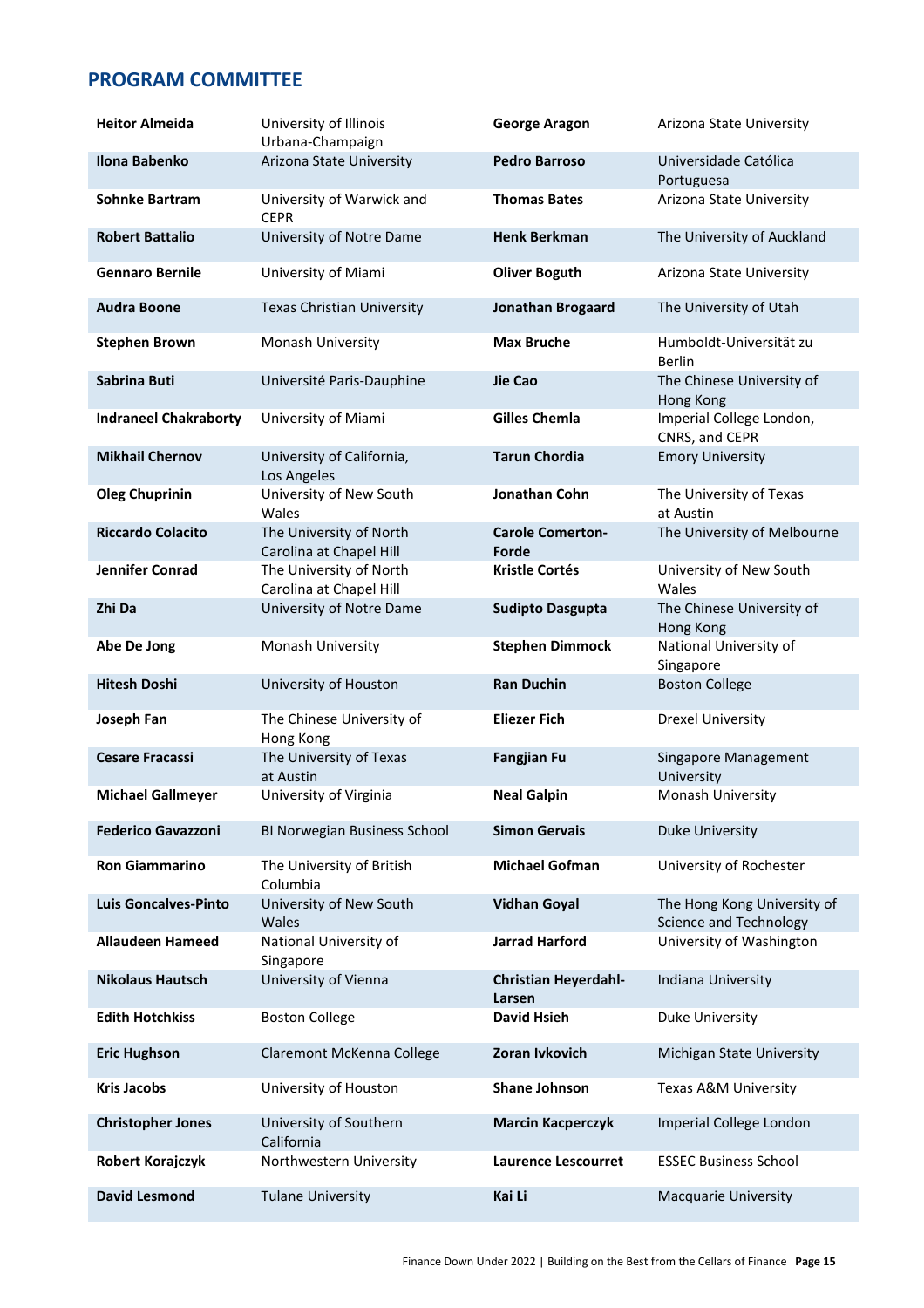| <b>Karl Lins</b>          | The University of Utah                                                                  | <b>Hong Liu</b>              | Washington University in<br>St. Louis                |
|---------------------------|-----------------------------------------------------------------------------------------|------------------------------|------------------------------------------------------|
| <b>Dmitry Livdan</b>      | University of California,<br><b>Berkeley</b>                                            | <b>Christian Lundblad</b>    | The University of North<br>Carolina at Chapel Hill   |
| <b>Peter MacKay</b>       | The Hong Kong University of<br><b>Science and Technology</b>                            | <b>Andrew MacKinlay</b>      | Virginia Tech                                        |
| <b>Christoph Merkle</b>   | Aarhus University                                                                       | <b>Alexander Michaelides</b> | Imperial College London                              |
| <b>Sophie Moinas</b>      | <b>Toulouse School of Economics</b>                                                     | <b>Lyndon Moore</b>          | Monash University                                    |
| <b>Kjell Nyborg</b>       | University of Zurich and Swiss<br>Finance Institute                                     | <b>Micah Officer</b>         | Loyola Marymount University                          |
| <b>Neil Pearson</b>       | University of Illinois<br>Urbana-Champaign and<br><b>Canadian Derivatives Institute</b> | <b>Ludovic Phalippou</b>     | University of Oxford                                 |
| <b>Peter Kien Pham</b>    | University of New South<br>Wales                                                        | <b>Meijun Qian</b>           | <b>Australian National University</b>                |
| <b>Yiming Qian</b>        | University of Connecticut                                                               | <b>Uday Rajan</b>            | University of Michigan                               |
| <b>Oleg Rytchkov</b>      | <b>Temple University</b>                                                                | <b>Stefano Sacchetto</b>     | <b>IESE Business School</b>                          |
| <b>Lucio Sarno</b>        | University of Cambridge                                                                 | <b>Norman Schuerhoff</b>     | Swiss Finance Institute at<br>University of Lausanne |
| <b>Ivan Shaliastovich</b> | University of Wisconsin-<br>Madison                                                     | <b>Jianfeng Shen</b>         | University of New South<br>Wales                     |
| <b>Clemens Sialm</b>      | The University of Texas<br>at Austin                                                    | <b>Stephan Siegel</b>        | University of Washington                             |
| <b>Rui Silva</b>          | Nova School of Business and<br>Economics                                                | Denis Sosyura                | Arizona State University                             |
| <b>Johan Sulaeman</b>     | National University of<br>Singapore                                                     | <b>Yuri Tserlukevich</b>     | Arizona State University                             |
| <b>Chris Veld</b>         | Monash University                                                                       | <b>Mitch Warachka</b>        | Chapman University                                   |
| <b>Michael Weber</b>      | The University of Chicago                                                               | <b>Chishen Wei</b>           | Singapore Management<br>University                   |
| Joakim Westerholm         | The University of Sydney                                                                | <b>Youchang Wu</b>           | University of Oregon                                 |
| <b>David Yermack</b>      | New York University                                                                     | Vijay Yerramilli             | University of Houston                                |
| <b>Bart Yueshen</b>       | <b>INSEAD</b>                                                                           | <b>Stefan Zeume</b>          | University of Illinois<br>Urbana-Champaign           |
| Min Zhu                   | The University of Queensland                                                            |                              |                                                      |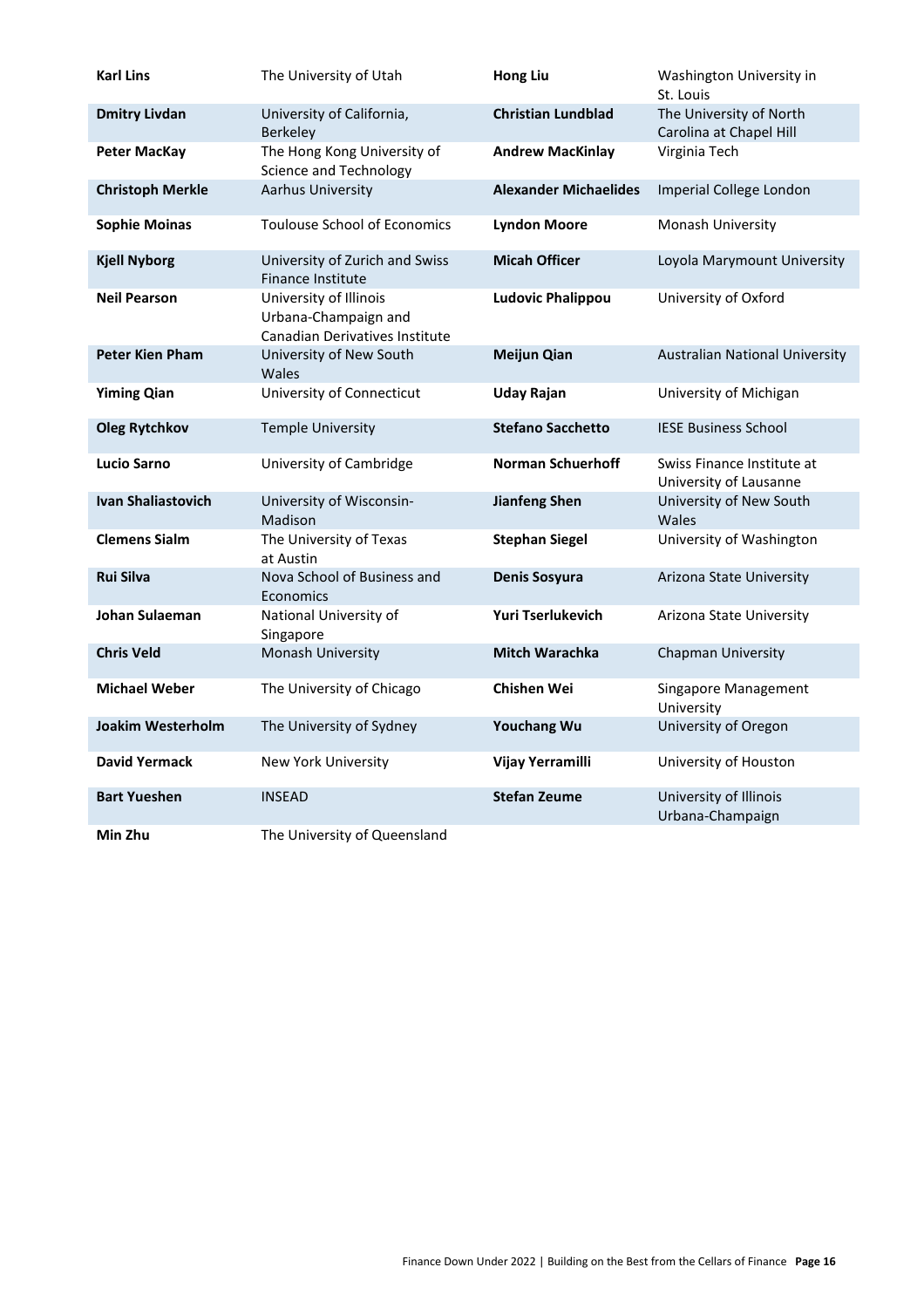# **CONFERENCE ADMINISTRATOR**

Maree Cassar Department of Finance Faculty of Business and Economics The University of Melbourne Parkville, VIC 3010, AUSTRALIA T: +61 3 8344 2323

[fdu-conference@unimelb.edu.au](mailto:fdu-conference@unimelb.edu.au) <http://fbe.unimelb.edu.au/conferences/fdu>

# **ORGANIZING COMMITTEE**

Federico Nardari (Chair), Maurice McCourt, Garry Twite, Qi Zeng